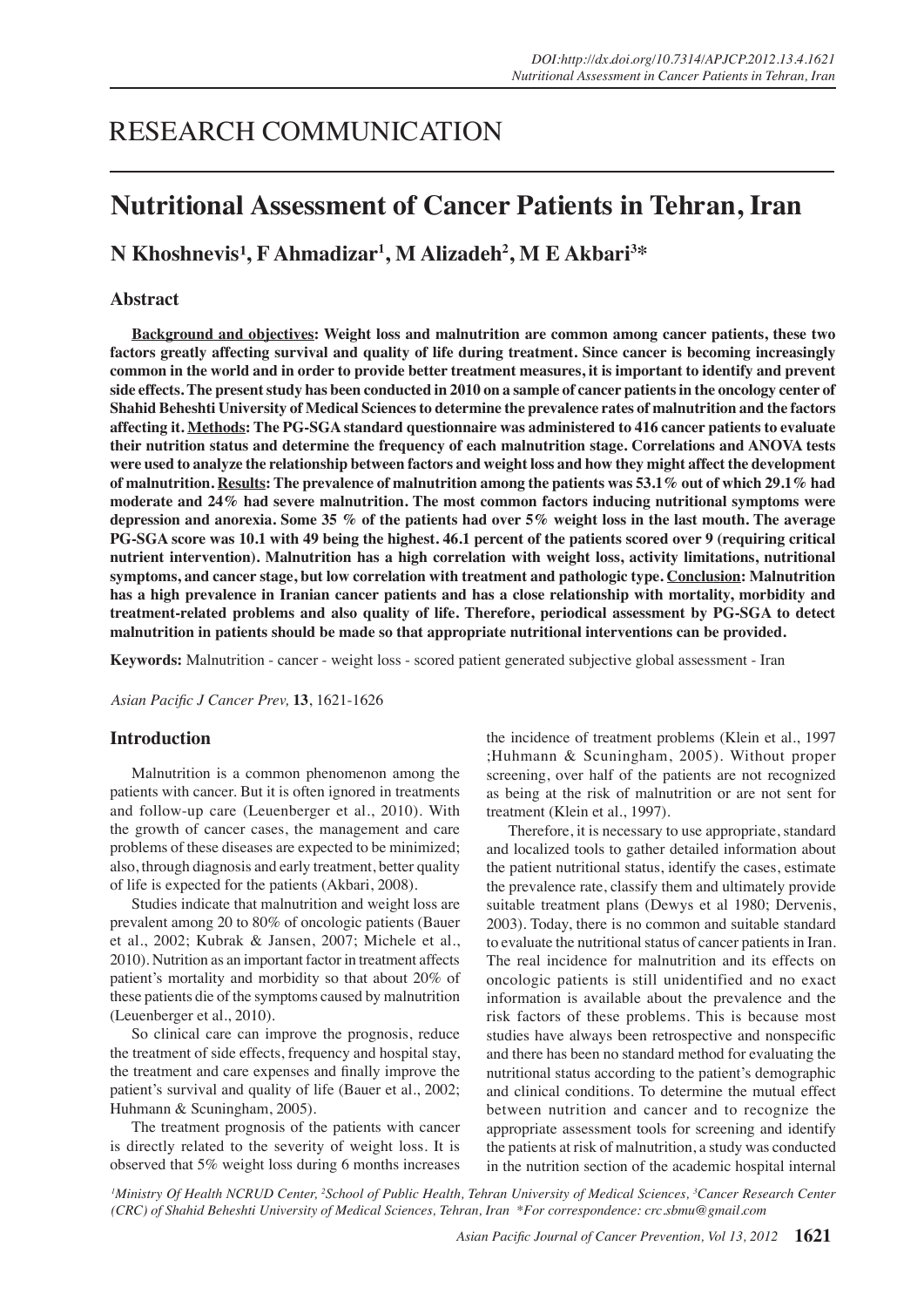#### *N Khoshnevis et al*

department in Switzerland (2009) which examined several tools including PG-SGA, MNA and MST questionnaires in oncology settings.

In this study, the efficiency and accuracy of these tools for screening purpose, the ease of application on the part of the doctor and patient, the required time for filling the questionnaire as well as their reliability and validity were investigated. As a result, PG-SGA was recognized as the most efficient and specific tool for screening and evaluating cancer patients (Roulston & Dermott, 2009; Michele et al., 2010). In a study by Bauer (2002), PG-SGA is suggested for cancer patients and shows that the resulting score of this questionnaire is related to weight loss in the previous 6 months and hospitalization (Akbari, 2008). In a similar study on 71 patients using PG-SGA, the results demonstrated a sensitivity of 98% and a specificity of 82% (Bauer et al., 2002; Isenring et al, 2006; Witowich, 2008).

Isenring et al. (2003) also examined the PG-SGA scores on the basis of weight loss over the previous 6 months, BMI and quality of life percent and also the changes in QOL after 4 weeks of radiation therapy. The patient's prognosis was clearly different in well nourished patients (Isenring et al., 2003). Lochs H Dervenis (2003) conducted another study on the importance of nutrition and weight loss among different patients and the effect of nutritional interventions on their prognosis, remedy and life style. His study shows that elderly and cancer patients are at a higher risk of malnutrition and also take more advantage of these interventions (Dervenis, 2003).

In another study (Ottery FD, 1996) advanced cancer patients who have lost 8.1 kg have had a poor prognosis. In addition, oncologic patients who suffered from malnutrition during their illness were at risk for treatment problems, delayed treatment, frequent hospitalizations and poor quality of life (Ottery, 2000). In a similar study by Kubark, Catherine (2008) conducted in Alberta University on head and neck cancer patients, the best screening method among available questionnaires was PG-SGA.

Kubark assigned this questionnaire to 350 patients and found out that over 55% of them were at the risk for malnutrition, 30% needed severe nutritional intervention, 44% had more than two nutritional symptoms and 47% showed poorer physical performance and quality of life (Kubark, 2008). Also according to Persson's study (2002), Lees et al. (1999) and Khalid et al (2007), considering the fact that oral and dental problems and swallowing and digestive disorders (such as oral ulcers, Dysphasia and etc) in head and neck and gastrointestinal cancers are highly effective factors in generating malnutrition, it is necessary to examine the prevalence of malnutrition among outpatients and inpatients of other cancer to find out all the morbidity-affecting factors (Lees, 1999; Persson, 2002; Khalid et al, 2007).

In a study done in Queensland University of Australia in 2007 on 145 gynecological cancer patients who completed PG-SGA questionnaire, 80% were assigned well nourished and 20% to moderate malnutrition(Laky et al., 2007). No article or specific relevant study was found to be done in Iran or other under developed countries. Except for a few general studies on the importance of nutrition

and nutrient deficiency in some patients and the elderly, there is no approved information about the prevalence rate of malnutrition among Iranian cancer patients, the aim of this study is to determine the prevalence rate and different levels of malnutrition in cancer patients using PG-SGA questionnaire. Moreover, the importance of the factors affecting malnutrition and also the efficiency of this questionnaire is examined.

### **Materials and Methods**

This study is a descriptive, cross-sectional study in which the standard questionnaire of PG-SGA (Ottery, FD 2001) (Ottery, 2000) has been used to evaluate nutritional status of the patient. This questionnaire evaluates variables such as weight losses, variations in food- in take, nutrition symptoms, physical activity status, and clinical examination and the resulting scores are used to classify the patients for treatments plans. The participants of this study were cancer patients of over 18 years old who had referred to oncology departments and were diagnosed as having malignancy.

They were receiving surgery, radiotherapy, chemotherapy or a combination of these or passing their last treatment stages and follow-up care. The participants necessarily watched their weight over the last month or the previous 6 months. Stratified sample design was applied after interviews and simultaneous clinical examinations by the doctor. The different oncologic patients were assigned to 6 categories according to Table 3. Depending on the total number of the samples, a number of patients were selected from each cancer group and noticing the average prevalence of 50% in malnutrition (Bauer et al., 2002; Kubrak & Jansen, 2007), sample size was calculated (N= 384) and finally total number of 416 patients were brought under study.

The patient's weight over 1 or 6 previous months was recorded on the basis of their self-report or their profiles and their weight loss percentage was calculated. The results of interview and examination are scored based on the questionnaire .The patients were categorized into three groups: Group A, Well-nourished; Group B, Patients at risk of malnutrition or suspicious malnutrition patients; Group C, Severe malnutrition.

The scores from each part of the questionnaire were calculated using SPSS 16.The prevalence rate was calculated using descriptive statistics; the correlation among variables was calculated using ANOVA and Spearman correlations; and to assess the effect of independent variables on dependant variables and the probability of the effect of these variables on malnutrition Logistic Regression Multivariate tests were used.

One limitation of this study was that the patients were required to be aware of their weight over 1 or 6 months previous to their interview. Although they were more likely to suffer from malnutrition, in some cases the researcher had to discard some participants due to their poor social, economical and cultural status and their unawareness of their disease. Another limitation relates to the patient nutrition symptoms.

In some cases, symptoms like depression, dysphasia,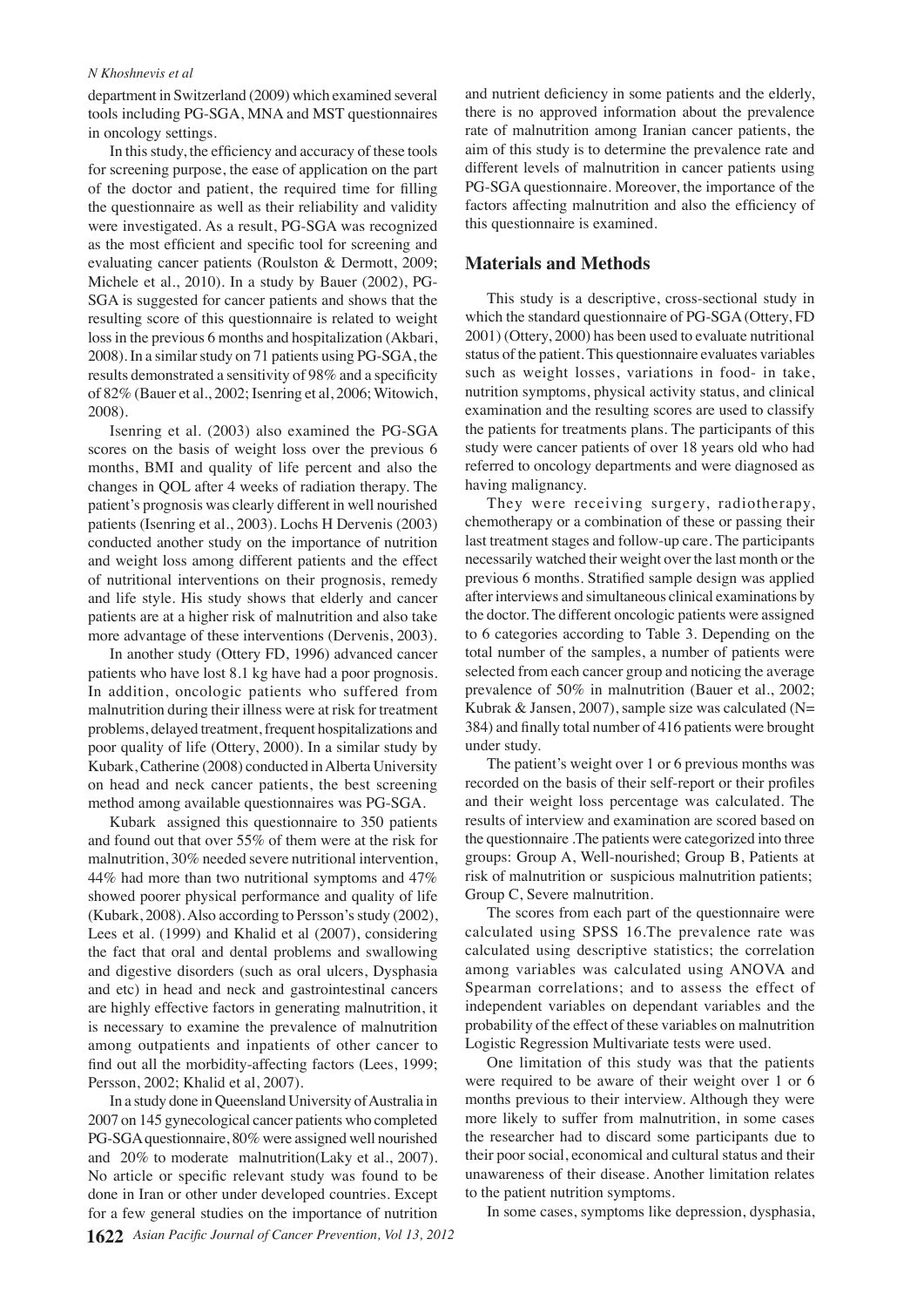etc. could have meant differently from one patient to another. In the evaluation and clinical examination phase, in which the doctor determines the severity of fat or muscle loss or the existence of edema, the doctor's decision and skill can partly affect the scores. However, using a standard assessment tool, these factors which could affect the questionnaire design and the range of scores were controlled. So the final score or decision about the existence or severity of malnutrition and the intervention type was not influenced by the doctor's skill and decision. The criteria for excluding from the study was cancer recurrence, people who were not aware of their weight over 1 or 6 months before, people with consciousness or cognitive disorders, instability of clinical status, neurodegenerative disorders in movement like stroke, hemiplegia, Parkinsonism, myopathy, severe arthritis, cardio pulmunary limitations.

## **Results**

In this study, 416 cancer patients (214 males & 208 females) in mean of age  $53.4 \pm 15.3$  were assessed by PG-SGA score questionnaire. The most patients based on the site of cancer and demographic factors were in ratio between 10 to 20% and approximately 32% of them doing chemotherapy and radiotherapy, 18% had a surgery and 75.5% in 8 weeks after surely diagnosis of cancer.

In the analysis of the information about the patient's food-intake, 50.4% of patients had less food-intake relative to the previous 1 or 6 months. The most frequent nutrition symptoms causing food-intake reduction over a month were depression(38.8%), anorexia(37.8%), dry mouth $(32.5\%)$ , nausea $(25\%)$  and pain $(23.1\%)$ . Symptoms such as depression, pain or dysphasia which patients had stated as a result of their reduced food-intake

## *DOI:http://dx.doi.org/10.7314/APJCP.2012.13.4.1621*

*Nutritional Assessment in Cancer Patients in Tehran, Iran* were confirmed by the physician when completing the questionnaire or based on the records in the patient profiles. After calculation of the additive scores of nutritional symptoms in each patient, the average score and the highest score were respectively 4.01 ±4 and 20.

In this study, nutrition symptoms, weight loss percentage, reduced physical activity and the decrease of fat and muscle tissue are the factors which seemingly have a role in generating malnutrition in cancer patients and which would directly or indirectly increase the probability of malnutrition. The score from each of these factors were graded by software and categorized as normal, weak, moderate and severe. The frequency of different stages of these symptoms separated by cancer type has been showed in Table 1.

The average of the patient scores taken on the questionnaire was 10.11) SD=9.5(with the median score of 8. In the gradation of the patients according to the questionnaire 46.4% needed serious clinical treatment, 22.8% needed to consult with the nutritionist and only 21.2% were needless of any nutritional treatment. Examining patient's weight loss revealed that about 41 percent did not lose weight during the last 6 months and 44.4 percent had either lost over 5% during the previous month or over 10% during the previous 6 months.

In classification of this information based on cancer site, the most prevalent and sever cases of weight loss was observed in the gastroenterology group (Table 1). The least number of weight loss cases was observed in breast cancer patients, as expected. Moreover, weight gain has the highest rate in breast cancer patients.

To confirm the existence of a correlation among different parameters affecting the patient nutrition, Spearman correlation was used. The severity of nutrition symptoms had a significant relationship with reduction in 100.0

| Table 1. Frequency of Variables Affecting Patient Nutrition in Cancer Groups (PG-SGA Score) |  |
|---------------------------------------------------------------------------------------------|--|
|---------------------------------------------------------------------------------------------|--|

|                                | $GI*$      | $Gu*$     | <b>Breast</b>         | Lung         | Hematopoetic | Others                  | Total        |              |
|--------------------------------|------------|-----------|-----------------------|--------------|--------------|-------------------------|--------------|--------------|
| Number                         | 89         | 86        | 63                    | 38           | 49           | 89                      | 414          | 75.0         |
| Symptom grade**                |            |           |                       |              |              |                         |              |              |
| Severe symptoms                | 12(13.5)   | 3(3.5)    | 1(1.6)                | 4 $(10.5)$   | 5(10.2)      | 9<br>(10.1)             | 34 (8.2)     |              |
| Moderate symptoms              | (36)<br>32 | 16(18.6)  | 4 $(6.3)$             | 13(34.2)     | (30.6)<br>15 | (21.3)<br>19            | 99<br>(23.9) | 50.0         |
| Mild symptoms                  | (36)<br>32 | 39(45.30) | 36(57.1)              | 14 (36.8)    | 18<br>(36.7) | (32.6)<br>29            | 168 (40.6)   |              |
| No symptoms                    | 13(14.6)   | 28 (32.6) | 29 (34.9)             | 7(18.4)      | (22.4)<br>11 | 32<br>(36.0)            | 113(27.3)    |              |
| Weight loss                    |            |           |                       |              |              |                         |              |              |
| $>10\%$                        | 24(27.0)   | 4 $(4.7)$ | 1(1.6)                | 3(7.9)       | 3<br>(6.1)   | (4.5)<br>4              | 39 (9.4)     | 25.0         |
| $5 - 10\%$                     | 19(21.3)   | 13(15.1)  | 6(9.4)                | 7(18.4)      | 11(22.4)     | 14(15.7)                | 70 (16.9)    |              |
| $3 - 5\%$                      | 13(14.6)   | 17(19.8)  | 9(14.1)               | 11(28.9)     | 9(18.4)      | (18.0)<br>16            | 75(18.1)     |              |
| $<$ 3%                         | 33 (27.1)  | 52 (60.5) | 48 (75)               | 17<br>(44.8) | (53)<br>26   | (61.8)<br>55            | 231 (55.6)   |              |
| Weight increased               | 11(12.4)   | 11(12.8)  | 17(26.6)              | 2 $(5.3)$    | 7(14.3)      | (21.3)<br>19            | 67(16.1)     | $\mathbf{0}$ |
| Physical activity:             |            |           |                       |              |              |                         |              |              |
| Rarely out of bed              | 20(22.5)   | 11(12.8)  | (0)<br>$\overline{0}$ | 4 $(10.5)$   | 5(10.2)      | (14.6)<br>13            | 53 (12.8)    |              |
| Less than half the day, in bed | (7.9)<br>7 | 7(8.1)    | 2(3.1)                | (21.1)<br>8  | (20.4)<br>10 | (18.0)<br>16            | 50(12.0)     |              |
| Fairly normal activities       | 36 (40.4)  | 23(26.7)  | 15(23.4)              | (39.5)<br>15 | (30.6)<br>15 | (28.1)<br>25            | 129(31.1)    |              |
| Normal no limitation           | 26 (29.2)  | 45 (52.3) | 47 (73.4)             | (28.9)<br>11 | 19 (38.8)    | (39.3)<br>35            | 183 (44.1)   |              |
| Physical Examination***        |            |           |                       |              |              |                         |              |              |
| Severe                         | 19(21.3)   | 8(9.3)    | 2(3.1)                | 6(15.8)      | 6(12.2)      | (4.5)<br>$\overline{4}$ | 45 $(10.8)$  |              |
| Moderate                       | 20(22.5)   | 1(1.2)    | 0(0)                  | (28.9)<br>11 | (20.4)<br>10 | (5.6)<br>5              | 47 (11.3)    |              |
| Mild                           | 20(29.3)   | 29 (33.7) | 10(15.6)              | 15(39.5)     | 14(28.6)     | (24.7)<br>22            | 116(28.0)    |              |
| Normal                         | 24 (27.0)  | 48 (55.8) | 55 (81.2)             | 6(15.8)      | (38.8)<br>19 | 58<br>(65.2)            | 207 (49.9)   |              |

\*GI, gastrointestinal; GU, genitourinary; \*\*According to the questionnaire in nutrition symptom box: severe grade: >grade 6, Moderate symptoms: 3-6, Mild symptoms: up to 3; \*\*\* Based on the questionnaire in the clinical examination box: severe: >6, Moderate: 4-6, Mild: up to 3 points

**20.3 6.3 10.1**

**38.0 31.3**

Newly diagnosed without treatment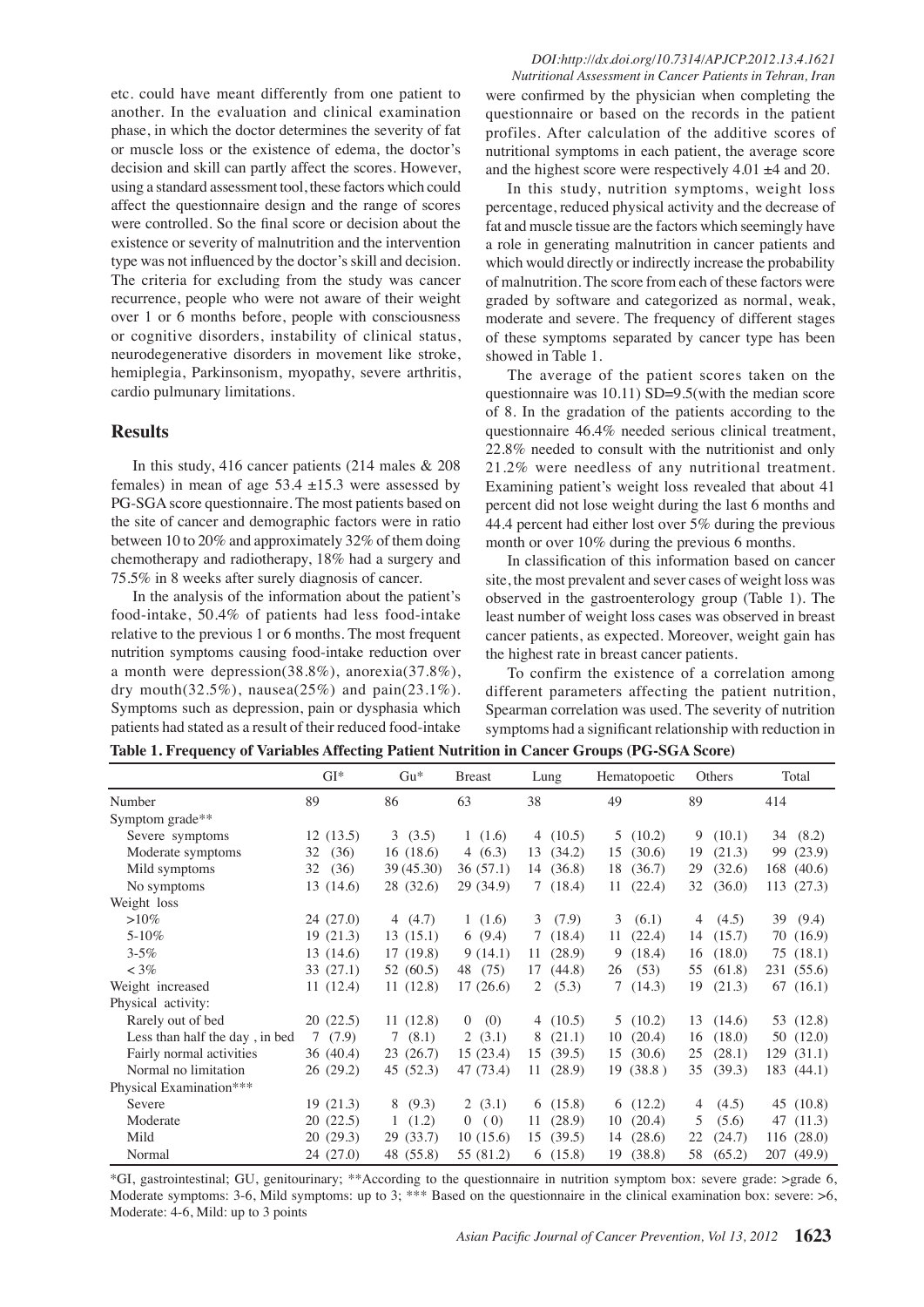#### *N Khoshnevis et al*

**Table 2. Frequency of the Severity of Malnutrition in Different Cancer Sites**

| Malnutrition | $%$ Cancer |           |      |      |                                          |      |
|--------------|------------|-----------|------|------|------------------------------------------|------|
|              | GI         | tourinary |      |      | Geni- Breast Lung Hema- Others<br>tology |      |
| $SGA-C$      | 44.0       | 14.0      | 5.0  | 12.0 | 12.0                                     | 13.0 |
| $SGA - B$    | 17.4       | 23.1      | 6.6  | 11.6 | 16.5                                     | 24.8 |
| $SGA - A$    | 12.4       | 22.7      | 26.3 | 62   | 88                                       | 23.7 |

**Table 3. Malnutrition Frequency during in Different Treatment Types** 

| Type of treatment  | Malnutrition, N $\%$ | Total                                  |             |
|--------------------|----------------------|----------------------------------------|-------------|
|                    | SGA-A                | Well nourished Malnourished<br>SGA B.C |             |
| Surgery            | $27(14.0\%)$         | 47 (21.5%)                             | 74 (18.0%)  |
| Chemotherapy       | 68 (35.2%)           | 67 $(30.6\%)$                          | 135 (32.8%) |
| Radiotherapy       | 61 $(31.6\%)$        | 70 (32.0%)                             | 131 (31.8%) |
| Chemo radiotherapy | 13 $(6.7\%)$         | 22 (10.0%)                             | 35 (8.5%)   |
| Follow up          | 24 (12.4%)           | $13(5.9\%)$                            | 37 (9.0%)   |
| Total              | 193                  | 219                                    | 412         |

food-intake  $(r = 0.652, p < 0.00)$ .

Also the weight loss was significantly related to the grade of nutrition symptoms  $(r= 0.577, p< 0.00)$ . Moreover a significant correlation between the nutrition symptoms and the reduction of physical activity ( $r = 0.503$ ,  $p < 0.00$ ). Considering the final score of the questionnaire as a dependent variable, the final PG-SGA score has a significant correlation with weight loss percentage (r= 0.684) clinical symptoms (r=0.754), nutrition symptom  $(r=0.801)$  and reduction in physical activity (Pv= 0.00). In this study, general evaluation of weight loss factors, nutritional symptoms, clinical examinations are used to determine the malnutrition stage. According to these results, 24% of the patients had severe malnutrition (SGA-C), 29.1% suffered from moderate malnutrition (SGA-B) and 46.9% did not have clinical malnutrition at the time of examination. Therefore, the prevalence of moderate to severe malnutrition in the patients under study was 53.1%. The frequency of this amount in different cancer sites is shown in Table 2.

The prevalence of SGA-C between two genders showed 54% for males and 46% for females with no significant difference. Malnutrition abundance in chemotherapy and radiotherapy is more frequent compared to other treatment methods (Table 3).

the questionnaire on malnutrition a regression analysi**\$00.0** veight gain. To examine the importance and priority of the effect of main variables such as weight loss, reduction of physical activities, nutritional symptoms and the final score of was used. The result of this analysis shows that the highest correlation coefficient for the dependent variable (malnutrition) is related to weight loss degree and the 0.00, treatment and cancer site have less correlation with other factors.

### **Discussion**

**1624** *Asian Pacific Journal of Cancer Prevention, Vol 13, 2012* 25.0 This is the first study in Iran to examine the prevalence rate of malnutrition among cancer patients and to classify

them in order to decide on different treatments and preventive intervention measures using the standard assessment tool. The present study makes use of PG-SGA (Bauer et al., 2002; Isenring et al, 2006) which is considered as the best standard questionnaire used in oncologic patient's nutritional status (Ferguson et al, 1999).

The results of the patient's assessment demonstrated that almost half (53%) of Iranian cancer patients experience malnutrition in some stages of their treatment and care period. This is similar to the studies of other countries which show the malnutrition prevalence between 30-80 percent (Bauer et al., 2002; Kubrak and Jansen, 2007). This similarity sheds light on the importance and necessity of paying attention to the patient's nutritional status since nutrition is proved to have a role in reducing the disease side effects and improving the treatment prognosis and the patient's quality of life (Ferguson et al, 1999; Mccallum and Polisena, 2000; Nitenberg and Raynard, 2000).

In this study, in addition to determining the general prevalence of malnutrition in cancer patients, its frequency was investigated among a number of serious cancers. Expectedly, the data analysis shows that malnutrition, especially in most serious forms, happens among gastrointestinal cancers and secondly among gynecologic cancers including kidney, prostate, uterine and ovarian cancers. However, in most cases weight loss in these patients is associated with cancer and the patients, families and even the medical team ignore their nutrition and nutritional symptoms. The most frequent symptoms preventing patients from having good nutrition, even among those under chemotherapy, are related to depression and anorexia. These problems are totally non-organic and can be prevented by psychological interventions. This is also true about other issues like nutritional symptoms, weight loss percentage, reduction of social activities and reduction of fat and muscle tissue which mostly happen in the aforementioned cancer sites.

Therefore, investigating the relevant factors and the severity of these symptoms would help in deciding about treatment type. The most weight loss and the lowest rate of malnutrition, regarding prevalence and severity, are seen in patients with breast cancer. In spite of being moderate complains in a higher frequency of occurrence in these patients (PG-SGA score less than 3), these factors have not led to higher prevalence of malnutrition and weight loss among them (Table 3) and it seems that investigation of nutritional interventions is crucial even in the case of

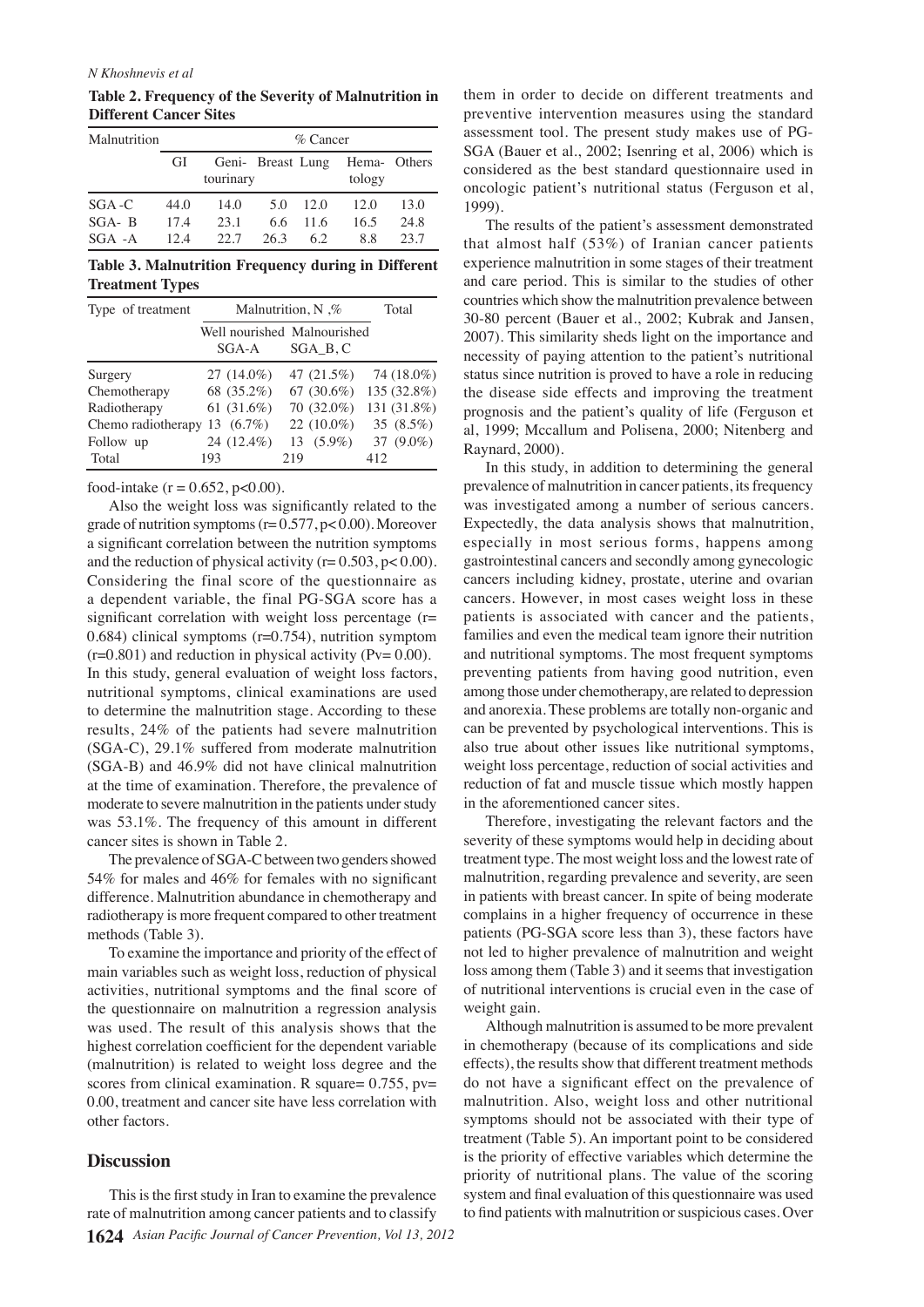96% of the patients who, based on PG-SGA triage, scored above 9 needed serious treatment and were clinically considered to have severe malnutrition and vice versa; over 44% of the patients who did not need any treatment (scores 0 or 1) and 18% who only needed instruction were placed in the well nourished group. With regard to these facts, this study can form a basis for other researches and can confirm the reliability and validity of this assessment tool for our patients. This is especially true when the evaluation is done in multiple sessions, for example before and after the treatment or with intervals of 3 to 6 months. Compared to similar studies, the prevalence of malnutrition and the mean of the patient final scores do not differ significantly (Bauer et al., 2002; Kubrak and Jansen, 2007). But the high median of the final scores, high frequency of cases with severe nutrition symptoms and reduced physical activities, and consequently the high number of patients who needed serious intervention and consult show that, in final evaluation, our patients have had poorer nutritional status.

Therefore, further studies can investigate the factors affecting more nutritional symptoms and the prevalence of depression and anorexia. Regarding the fact that in similar studies symptoms like swallowing problem or nausea has higher incidence. Considering the high occurrence of malnutrition in cancer patients, nutritional screening plans and prescribing supplements and educational intervention are very important and can improve the patient's survival, cause the shorter hospital stays, better social activities, help to prevent depression, and have a better quality of life. Hence, there are other factors about cancer patients like cancer location treatment type, swallowing ability, oral ulcers, dry mouth, dental problems, eating ability and etc that need to be attended by consultation and supportive clinics (Kubrak and Jansen, 2007; Nitenberg and Raynard, 2000).

Performing screening methods, together with prevention or early treatments of malnutrition which can be applied during oncologic treatment, can reduce the cancer patient's symptoms and treatment costs. The results of this study can be applied to localize and determine the suitable criteria for epidemiology of our country in an appropriate screening tool or to design specific studies on any cancer type or any other variables. It is recommended to use the results of this study and the basic information about the patient nutritional status to design suitable treatment and care packages for malnutrition in cancers which can be applied to all stages of prevention, treatment and follow-up care. These guidelines can be used in consultation and support centers to improve the patient's quality of life and to present an appropriate model to prevent and treat cancers in planning and policy making of the health system.

## **Acknowledgements**

The authors would like to thank the Dean of Shohada hospital for his kind collaboration. In addition, the assistance of Dr. Soudabeh Shahidsales, Dr. Marjaneh Mirsadraei and Ms. Sarvarian for data collection is also highly appreciated.

## **References**

Akbari M E (2008). Cancer in Iran. Darolfekr Ghom Publication.

- Bauer J, Capra S, Ferguson M (2002). Use of the scored patient generated subjective global assessment (PG-SGA) as a nutrition assessment tool in patients with cancer. *Eur J Clin Nut*, **56**, 779-85.
- Kubrak C, Jensen L (2007). Critical Evaluation of Nutrition Screening Tools Recommended for Oncology Patients. *Cancer Nursing*, **30**, 1-6.
- Dewys WD, Begg C, Lavin PT, Band PR, Bennett JM, Bertino JR, Cohen MH, Douglass HO Jr, Engstrom PF et al (1980). Prognostic effect of weight loss prior to chemotherapy in cancer patients. *Am J Med*, **69**, 491-7.
- Dervenis H L C (2003). Malnutrition The Ignored Risk Factor. *Dig Dis*, **21**, 196-7.
- Ferguson M, Bauer J, Banks M, Capra S (1999). Development of a valid and reliable malnutrition screening tool for adult acute hospital patients. *Nutrition*, **15**, 458-64.
- Huhmann M B, Scuningham R (2005).Importance of nutritional screening in treatment of cancer related weight loss. *Lancet Oncol*, **6**, 334-43.
- Isenring E, cross G, daniels L, et al (2006). Validity of the malnutrition screening tool as an effective predictor of nutritional risk in oncologic outpatient recieving chemotherapy. *Support Care Cancer*, **14**, 1152-6.
- Isenring E, Bauer J, Capra S (2003). The scored patient-generated subjective global assessment (PG-SGA) and its association with quality of life in ambulatory patients receiving radiotherapy. *Eur J Clin Nut*, **57**, 305-9.
- Klein S, Kinney J, Jeejeebhoy K, et al (1997). Nutrition support in clinical practice: Review of published data and recommendations for future research directions,national institutes of health, american society for parenteral and enteral nutrition,and american society for clinical nutrition. *JPEN J Par Enter Enteral Nut*, **21**, 133-56.
- Kubark C (2008). Evaluating in voluntary weight loss in head & neck cancer patient, PhD thesis, university of Alberta.
- Khalid U, Spiro A, Baldwin C, et al (2007). Symptoms and weight loss in patients with gastrointestinal and lung cancer at presentation. *Support Care Cancer*, **15**, 39-46.
- Laky B, Janda M, Bauer J, et al (2007). Malnutrition among gynicological cancer patients. *Eur Journal of Clinical Nut*, **61**, 642-6.
- Lees J (1999). Incidence of weight loss in head and neck cancer patients on commencing radiotherapy treatment at a regional oncology centre. *Eur J Cancer Care (Eng)*, **8**, 133-6.
- Leuenberger M, Kurmann S, Stanga Z (2010). Nutritional screening tools in daily clinical practice, the focus on cancer. *Supportive Care in Cancer*, **18**, 17-27.
- McCallum PD, Polisena CG (2000). The Clinical Guide to Oncology Nutrition. The American Dietetic Association, Chicago.
- Nitenberg G and Raynard B (2000). Nutritional support of the cancer patient. Issues and dilemmas. *Crit Rev Onc*, **34**, 137-68.
- Ottery FD (2000). Patient generated-subjective global assessment. The clinical guide to oncology nutrition. Chicago: The American Dietetic Association, 11-23.
- Persson MD, Brismar KE, Katzarski KS, Nordenstrom J, Cederholm (2002). Nutritional status using mini nutritional assessment and subjective global assessment predict mortality in geriatric patients. *J Am Geriatr Soc*, **50**, 1996- 2002.
- Roulston, McDermott R (2009).Comparison of three validated nutritional screening tools in the oncology setting, *Clinical Oncology*, **15**, 443-50.